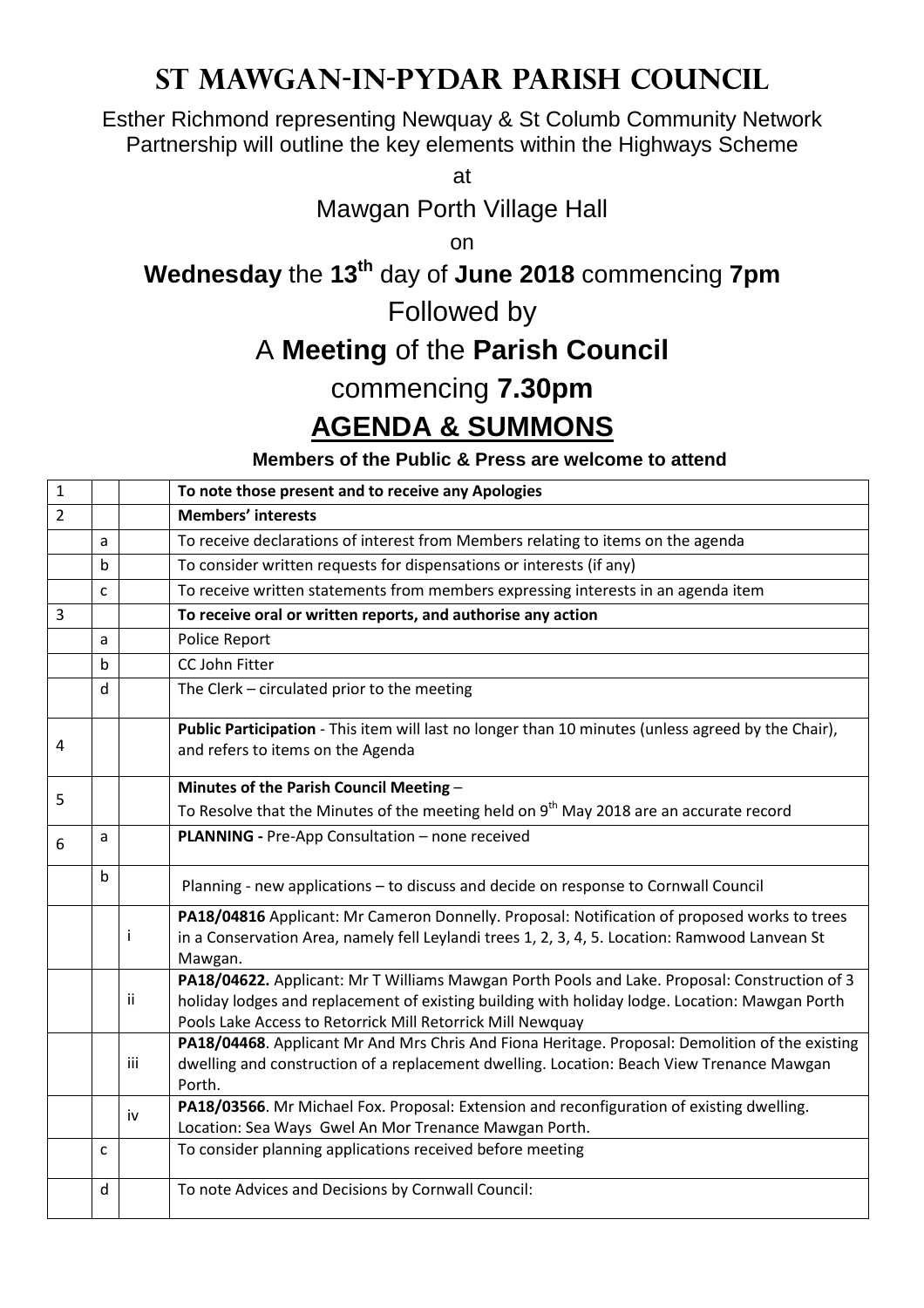|                |   |     | PA18/02394 APPROVED Applicant: Mr Mark Webb. Proposal: Proposed extension and                     |
|----------------|---|-----|---------------------------------------------------------------------------------------------------|
|                |   |     | alterations. Location: Gwel-An-Nans Road From Mawgan Porth Holiday Park To Ox Lane St             |
|                |   |     | Mawgan TR8 4EU.                                                                                   |
|                |   |     | PA17/08278 APPROVED Applicant: Mr Peter Cole. Proposal: Construction of replacement               |
|                |   | ii. | dwelling and outbuildings together with external parking and amenity space. Location: Mansel      |
|                |   |     | Cottage Trenance Mawgan Porth TR8 4DA                                                             |
|                |   |     | PA17/10698 APPROVED Applicant: Mr Michael Lomax. Proposal: Construction of dwelling with          |
|                |   | iii | detached garage (amended design to withdrawn application no. PA17/00111). Location: Land          |
|                |   |     | South of Ivy Cottage Ball Lane St Mawgan TR8 4EQ                                                  |
|                |   |     | PA18/01406 APPROVED Applicant: Mrs Marian Tyson. Proposal: Erection of a portable wooden          |
|                |   | iv  | shed to store implements for horticultural use. Location: Land Near to Lanherne View Carloggas St |
|                |   |     |                                                                                                   |
|                |   |     | Mawgan                                                                                            |
|                |   | v   | PA17/11991 APPROVED. Applicant: Mr Dean Robson. Proposal: Demolition of dwelling and              |
|                |   |     | erection of a replacement dwelling. Location: Land South East of Bre Pen Farm Mawgan Porth Hill   |
|                |   |     | Mawgan Porth                                                                                      |
|                |   | vi  | PA18/03292 WITHDRAWN. Applicant: Mr G Lay Location: Proposal: Retention of temporary              |
|                |   |     | equine dwellinghouse at Gluvian Farmyard The Caravan Gluvian Farm Mawgan Porth.                   |
|                | e |     | To discuss planning enforcement issues - to refer any new issues and updates - if any             |
|                |   |     |                                                                                                   |
| $\overline{7}$ |   |     | WORKING GROUPS - to receive reports (if any), and agree any necessary action and expenditure:     |
|                | a |     | Amenities - Report circulated prior to meeting                                                    |
|                |   |     |                                                                                                   |
|                |   | i.  | Playground Fence - to agree to purchase replacement galvanised steel fencing (deferred from       |
|                |   |     | previous meetings).                                                                               |
|                |   |     | Burial Ground - Notice of Interment of Ashes of Miss Diana Phoebe Ball (date to be arranged)      |
|                |   | Ϊİ  | Memorial Permission - new memorial for Miss Diana Phoebe Ball (details circulated prior to        |
|                |   |     | meeting).                                                                                         |
|                |   |     | Noticeboards - to agree to purchase replacement for Mawgan Porth (deferred from previous          |
|                |   | iii | meetings)                                                                                         |
|                |   |     |                                                                                                   |
|                |   |     | Ride on Mower - to agree to reimburse Cllr Corbett £130 for purchase of 2 replacement tyres       |
|                |   | iv  |                                                                                                   |
|                |   |     | including fitting.                                                                                |
|                | b |     |                                                                                                   |
|                |   |     | <b>Transport and Rights of Way</b>                                                                |
|                |   |     | Mawgan Porth/Trenance public footpath signage - volunteers sought for working party to assist     |
|                |   |     | Footpath Contractor in siting footpath posts - first week of July.                                |
|                | c |     | <b>Beach and Environment</b>                                                                      |
|                |   |     |                                                                                                   |
|                | d |     | Neighbourhood Plan                                                                                |
|                |   |     |                                                                                                   |
|                | e |     | Digital Media for Parish Council                                                                  |
|                |   |     |                                                                                                   |
| 8              |   |     | <b>REPORTS FROM MEETINGS:</b>                                                                     |
|                |   |     | <b>Affordable Housing</b>                                                                         |
|                |   | ii  | <b>Community Network Panel</b>                                                                    |
|                |   | iii | Cornwall Airport Newquay Consultative Forum                                                       |
|                |   | iv  | <b>Plastic Free Community</b>                                                                     |
| 9              |   |     | To note and discuss (if appropriate) the correspondence received since the last meeting and any   |
|                |   |     | associated actions and expenditure:                                                               |
|                |   |     |                                                                                                   |
|                |   | T   | National Rural Crime Survey 2018                                                                  |
|                |   | ij. | GDPR - CALC newsletter                                                                            |
|                |   |     |                                                                                                   |
|                |   | iii | Standards Committee Report - Ethical Standards and the Code                                       |